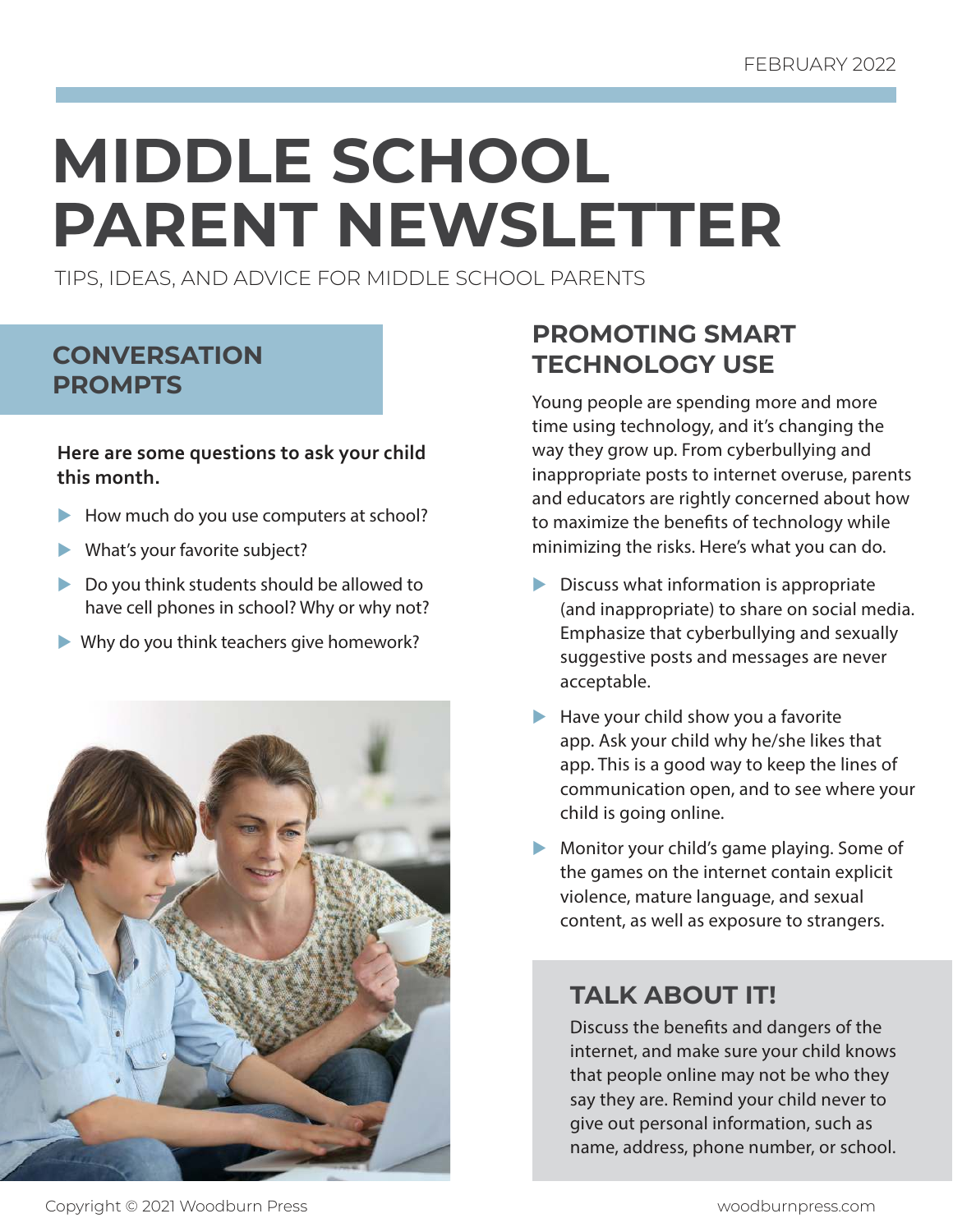# **MONITORING HOMEWORK**

Parents need to monitor homework; however, students must learn to keep track of their own assignments and be responsible for completing their own homework.

- $\blacktriangleright$  Be available to help your child organize his/her homework. Also be available to help your child study for quizzes and tests.
- If your child gets stuck or needs help, go over the assignment and try to explain anything that seems confusing.
- If your child has a tendency to rush through homework in order to get it done, insist that you look over all completed homework.
- If homework seems excessive, or if your child seems to struggle with homework, contact the teacher and express your concerns.

# **EVERYDAY ACTIVE LEARNING**

Active learning is learning that engages a child in the learning process (e.g., exploring personal interests, problem solving, asking and answering questions).

This month's active learning tip is to turn grocery shopping into a fun learning experience. Grocery shopping, which is an everyday chore for adults, can provide valuable learning opportunities for middle schoolers.

- $\blacktriangleright$  Involve your child in the shopping list planning. You may assign particular household items as your child's responsibility to monitor and put on the grocery list when they runs out.
- $\blacktriangleright$  Have your child help you determine which item is the beter value – the larger, more expensive box or the smaller, less expensive one.

# **ATTENDANCE MATTERS**

Your child needs to be in school on time every day, unless he/she is ill. Attendance is the number one school success factor!

# **CREATING A HOMEWORK SCHEDULE**

Help your child determine the best time to do homework and create a schedule that makes homework a part of your child's daily routine. For instance, decide if the best time for homework is after school, before dinner, or early evening—then encourage your child to stick to the schedule.

If your child struggles with homework, have your own project to work on while your child is doing homework. If you're doing the dishes or reading nearby, you will be available if your child needs help.

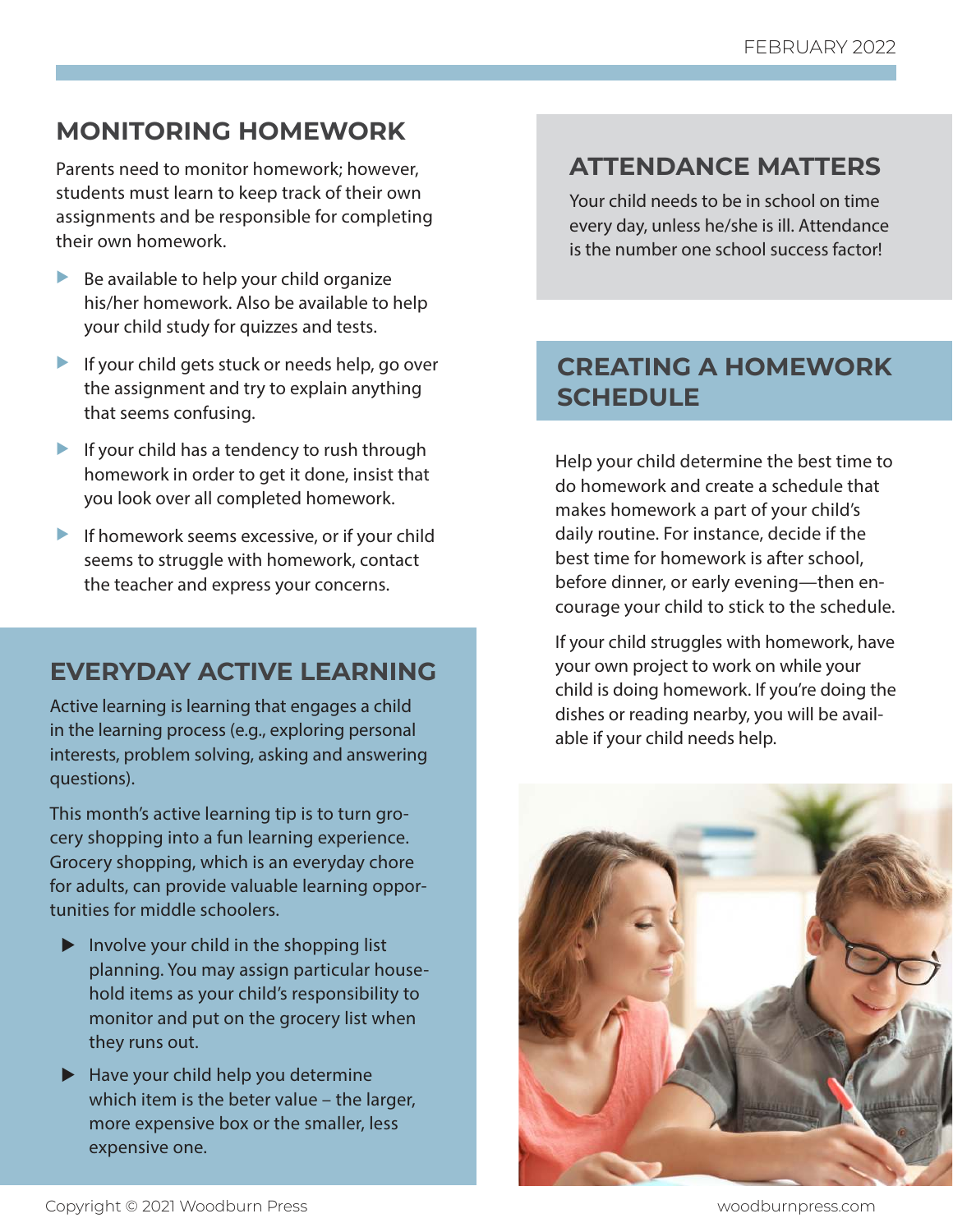# **TALKING TO YOUR CHILD: COMMUNICATION TIPS**

Communicating with middle schoolers can be challenging at times. But because it's so important, parents need to make the extra effort.

**Timing is important.** Be available to listen when your child wants to talk, and find times when your child is most likely to be open to conversation (e.g., after getting home from school or before going to bed). A particularly good time to talk is when you're driving in the car. It's quiet, no one can leave, and you're already spending time together.

**Tell your child what you want done, instead of what you don't want** 

**done.** For example, instead of saying, "Don't leave your backpack on the floor," say, "Please put your backpack in your room."

#### **Ask open-ended questions that require more than one word**

**answers.** Instead of asking, "How was school?" say, "Tell me about your day," or ask, "What are you learning in math?"



# **HELPING YOUR CHILD DEVELOP CONFIDENCE**

Confident children are more independent and less afraid of challenges and new situations. Here's how you can help your child build confidence.

- Give your child a small job to do each day, such as setting the table or putting clothes away- and make sure the task is completed. It's important for children to learn to finish what they start.
- $\blacktriangleright$  Let your child make choices. Allow him/her to have control over his/her appearance (within reason).
- $\triangleright$  Consider your child's interests and look for groups and activities he/she might enjoy. Also look for social opportunities with family and friends.

# **MONTHLY CHALLENGE**

## **Be interested**

**At least a couple of times a week, ask your child how things are going in school, what he/she is feeling proud of, and what he/she is having a tough time with.** 

*"The most important thing in communication is hearing what isn't said." Pete Drucker*